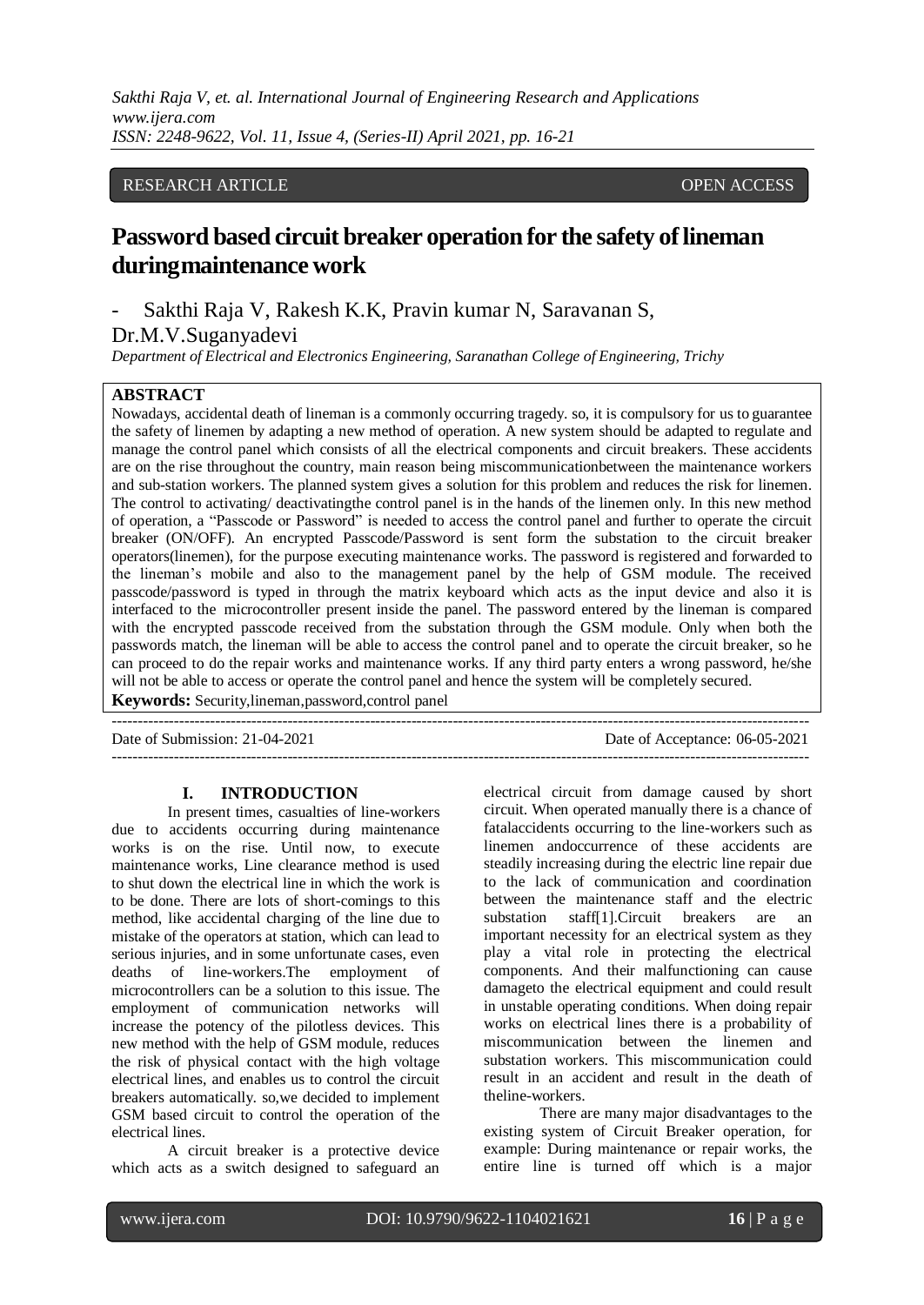inconvenience for the consumers, and sometimes,miscommunication between line-workers and substation workers may result in fatal accidents.

So as a solution to this outdated method of operation and to increase the safety of the linemen, we propose a new system of operation which doesn't require manual operation of the Circuit breaker. Here's how our system will work; The Passcode entered by the lineman will be displayed in the LCD display. This passcodewill be comparedwith the password which was received through the GSM module.Our system uses a microcontroller which is embedded in Arduino. If a particular line needs repair or maintenance, the substation workers will send an encrypted password to the lineman and also to the Arduino through the GSM module.The lineman will then enter the received passcode in the keypad present in the panel. This Passcode will be compared with the password in the Arduino. If both these passwords match, the control panel door will be opened.A relay gives the control signal to the panel and the circuit breaker for the required operation. As soon as the repair work is done, lineman should enter the same passcodeto switch ON the circuit breaker, and hence the electrical line will be active again.Hence, the control of the circuit breakers and the ability to access the control panel will be in the hands of linemen and substation workers only[3].

In this proposed method, there are numerous advantages, starting from increase in the safety of Linemen, User friendly operation of main line, the proposed system is easy to install and operate, this method of operation is very Cost-effective, and most importantly it is easy to maintain and repair.

The primary objectives of our systemis to decrease the physical work required while switching ON/OFF the CB's, and also to increase the safety of Line-men during maintenance works.

# **II. METHODOLOGY:**

- We referred all the previous researches done in this domain.
- Literature review on Operations of Arduino based protection.
- Searched about a different type of controlling circuit systems, Relays and other components.
- Designed the block diagram
- Designed a Model Circuit with all the components.





# **IV. COMPONENTS**

- Matrix keypad
- GSM module
- Arduino
- Relay
- LCD

l

Servo motor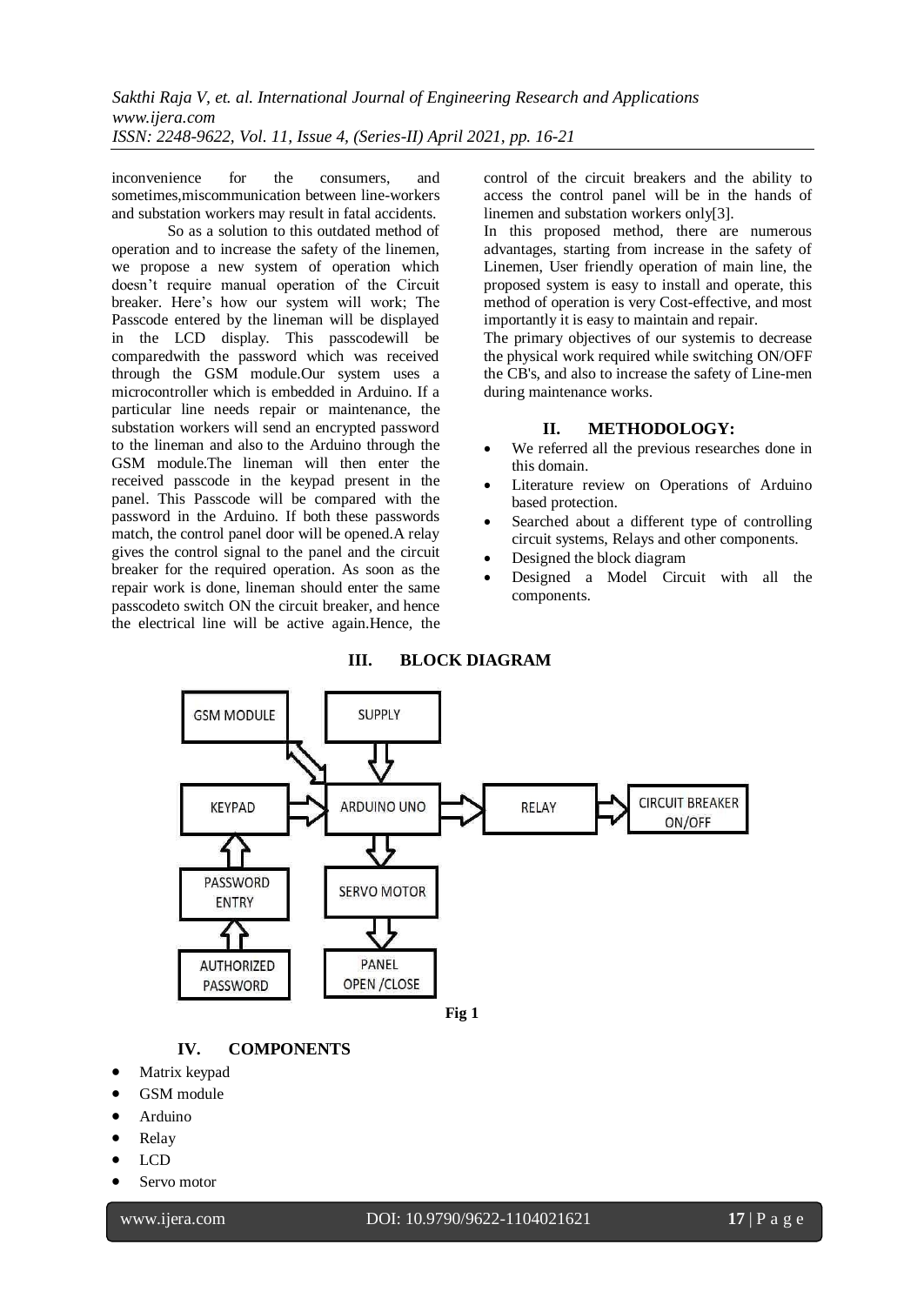| сопіропент вресиненной |             |                                     |             |
|------------------------|-------------|-------------------------------------|-------------|
| Component Name         | Type        | Operating Voltage/Current  Quantity |             |
| Matrix Keypad          | 4X4         | 30mA(max)                           |             |
| GSM module             | SIM900A     |                                     |             |
| Arduino                | UNO R3      |                                     |             |
| Relay                  | <b>SPDT</b> |                                     |             |
| LCD                    | 16X2        |                                     |             |
| Servomotor             | SG90        |                                     |             |
| Connecting wires       |             |                                     | As required |

### **Component specification**

# **4.1 Matrix keypad:**

The matrix keypad acts as the input device. It has  $12(3x3)$  or  $16(4x4)$  keys in total, which means that it has unique value for each key and hence the password can be entered through this. The entered password or the button clicked will be displayed in the LCD.



#### **4.2 GSM module:**

A GSM module is a wireless modem that operates as a wireless network. The key difference between the dial-up modem and GSM modem is that the dial-up modem transmits and receives data through a telephone line cables whereas a wireless modem transmits and receives data through radio waves signal. In order of the radio waves, it requires a SIM card for this to operate.The Global System for Mobile Communication is used for sending and receiving information to the Arduino interfaced with it and to the control room. Generally, it acts as the mobile phone which can communicate with the other mobiles when it is interfaced with the Arduino.



#### **4.3 Arduino ATMEGA 328:**

Arduino board compromises of various microprocessors where ATMEGA 328 is the microprocessor used here. It is a low power CMOS which gives highly efficient performance with 8-bit microcontrollerbased on AVR enhanced RISC architecture. AT stands for ATMEL, MEGA which represents Frequency in Megahertz. Here 328 represents 32Kbyte Flash Memory. It consists of 14 digital pins where it can be act as both input and output in which 6 can be used as PWM outputs. The Arduino can be programmed to do a specific task based on different projects. Simply is acts as the heart of the system.



#### **Features**

- High-performance.
- Low-power Consumption.
- Fully Static Operation.
- 32Kbytes Flash program memory

#### **4.4 Relay:**

A circuit used to switch on and off a light bulb or any other load connected to main supply. It works on the principle of electromagnetic operation where magnetic field is created to operate the lever to control the flow of current in specific direction to turn on/off the load. Here the load given is LED to specify the on/off conditions of relay.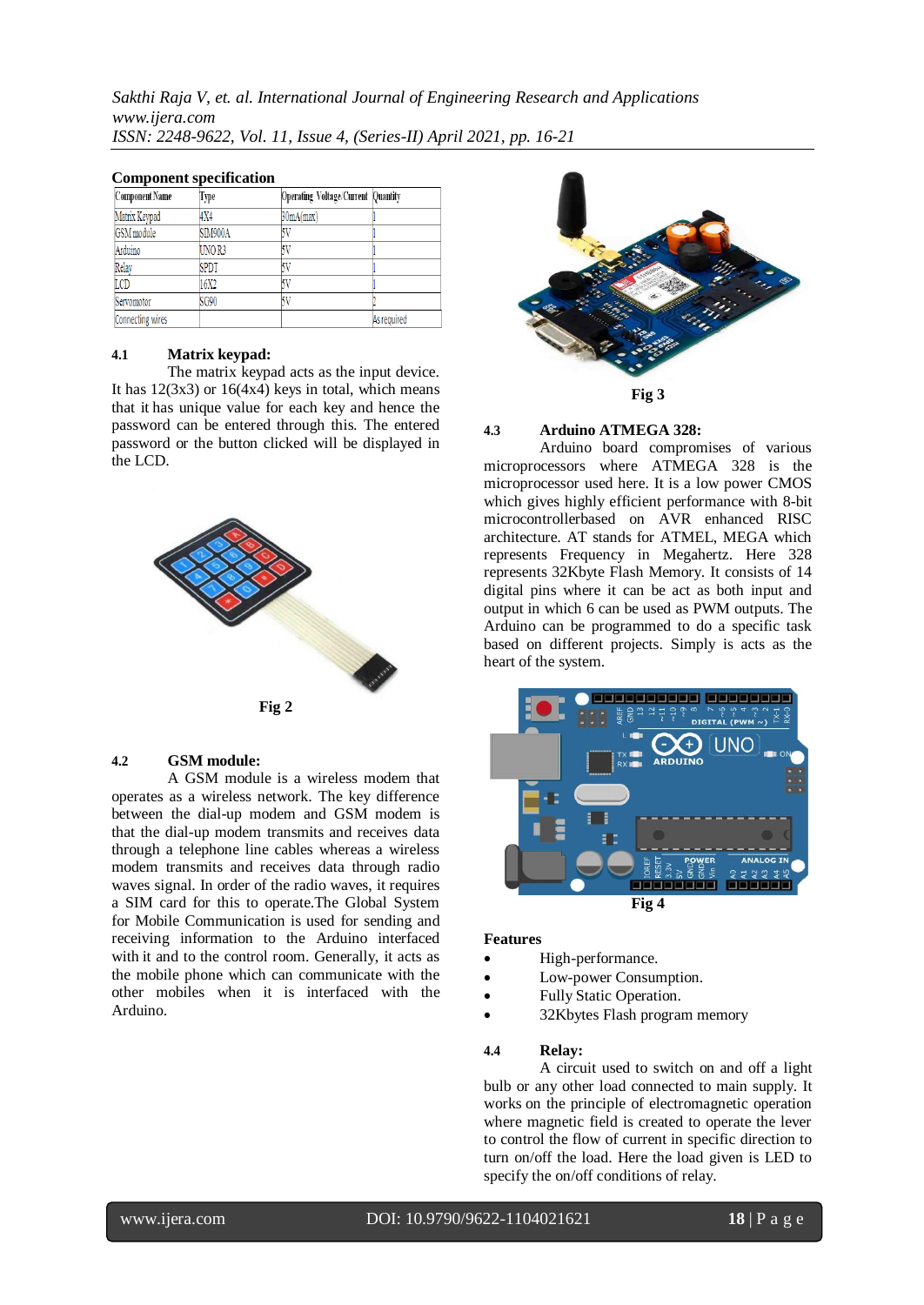





# **4.6 Servo Motor:**

There are different types of motor among which, the servo motor is named for its great precision. Commonly servo motor can rotate with perfect position because it consists of a control circuit that provides feedback on the current position of the motor shaft allows it to rotate with great precision andaccuracy.



**Fig 8**

# **4.5 LCD:**

Liquid crystal display(LCD) is also called as flat panel display which works on the principle of blocking light. It is used for displaying numeric and alphanumeric characters in dot matrix and segmental way. The entered password will be processed by the Arduino and will displayed by the LCD. It consists of 16 rows and 2 columns to display the numeric and alphanumeric contents





l

# www.ijera.com DOI: 10.9790/9622-1104021621 **19** | P a g e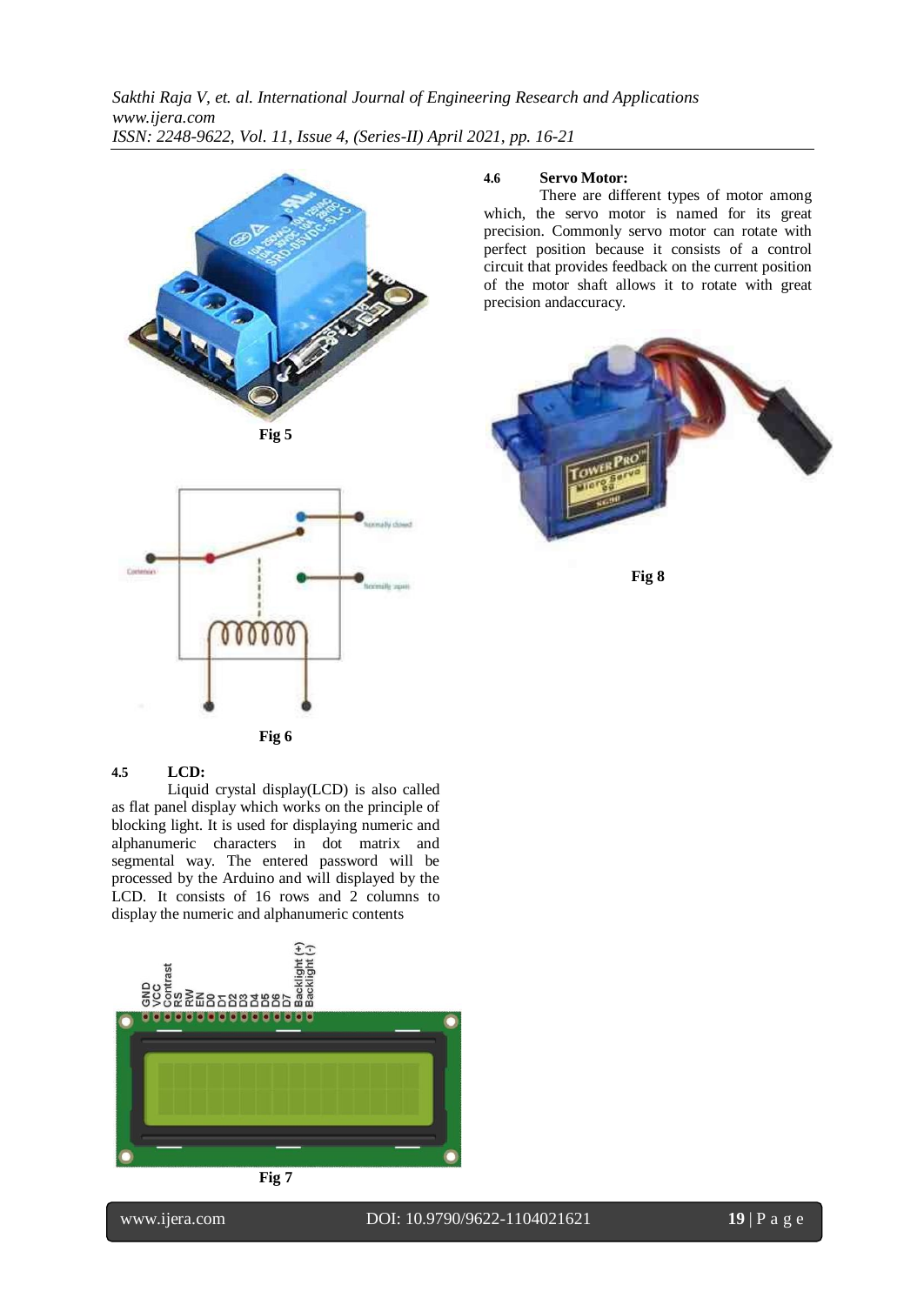# **V. CIRCUIT DIAGRAM**





# **VI. WORKING**

- 1. The secure Password must be sent to the Arduino through GSM module by the substation worker.
- 2. The Password must be entered in the Matrix Keypad by the lineman.
- 3. The passcode entered by the lineman is

compared with the password given by substation worker.

- 4. If both the passwords match, the control panel and the relay are opened.
- 5. If the passwords do not match, "incorrect password" message is displayed.